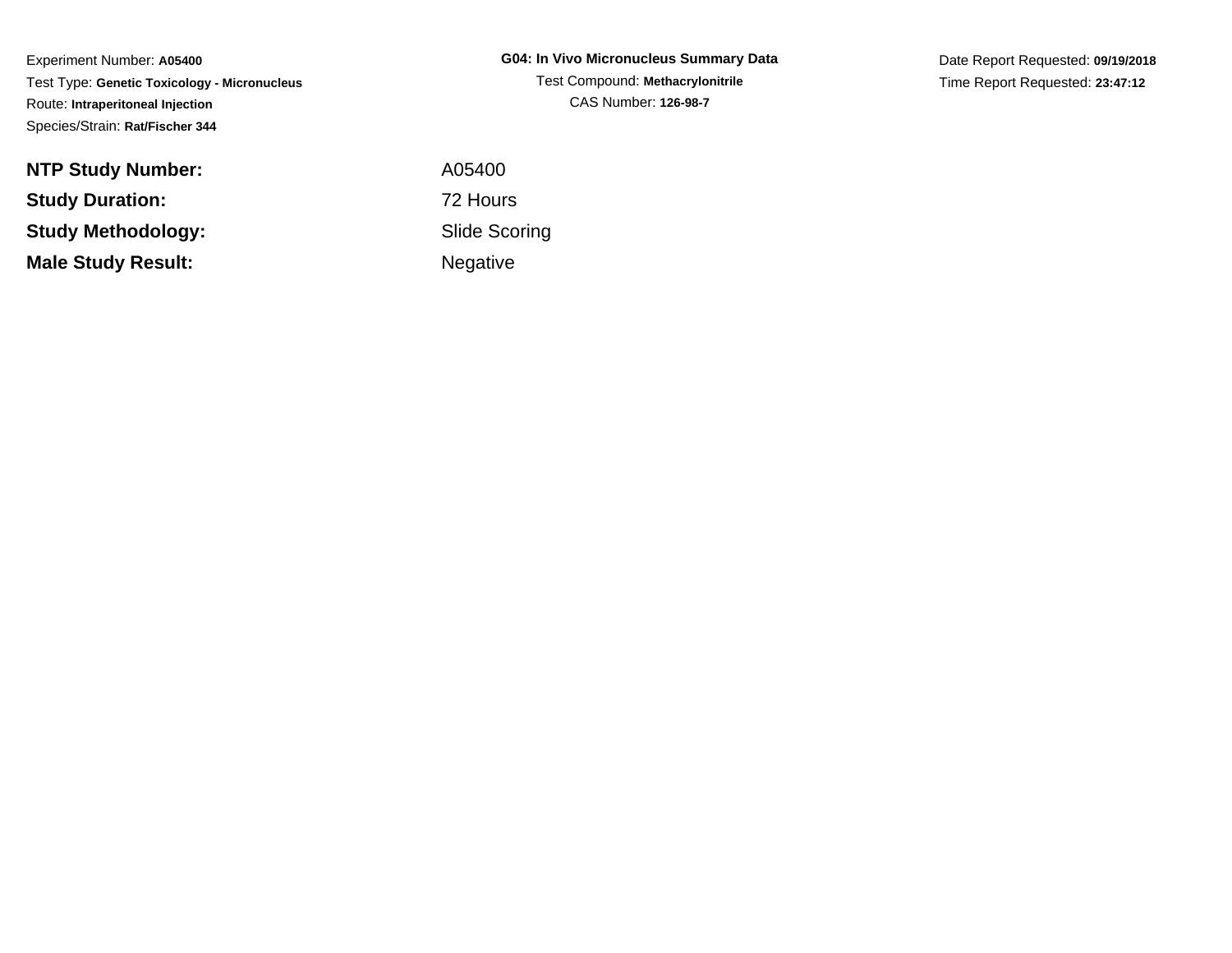Experiment Number: **A05400**

Test Type: **Genetic Toxicology - Micronucleus**

Route: **Intraperitoneal Injection**

Species/Strain: **Rat/Fischer 344**

| Tissue: Bone marrow; Sex: Male; Number of Treatments: 3; Time interval between final treatment and cell sampling: 24 h |   |                 |             |                  |  |  |
|------------------------------------------------------------------------------------------------------------------------|---|-----------------|-------------|------------------|--|--|
|                                                                                                                        |   |                 | $%$ PCE     |                  |  |  |
| Dose (mg/kg)                                                                                                           | N | Mean $\pm$ SEM  | p-Value     | Mean $\pm$ SEM   |  |  |
| Vehicle Control <sup>1</sup>                                                                                           | 4 | $0.25 \pm 0.14$ |             | $30.88 \pm 3.28$ |  |  |
| 25.0                                                                                                                   | 5 | $1.40 \pm 0.37$ | $0.0050*$   | $27.30 \pm 2.65$ |  |  |
| 50.0                                                                                                                   | 3 | $0.83 \pm 0.44$ | 0.0633      | $23.00 \pm 2.02$ |  |  |
| 100.0                                                                                                                  | ົ | $0.50 \pm 0.50$ | 0.2397      | $18.75 \pm 3.25$ |  |  |
| Trend p-Value                                                                                                          |   | 0.4490          |             |                  |  |  |
| Positive Control <sup>2</sup>                                                                                          | 4 | $6.00 \pm 0.98$ | $< 0.001$ * | $15.75 \pm 1.49$ |  |  |
| Trial Summary: Negative                                                                                                |   |                 |             |                  |  |  |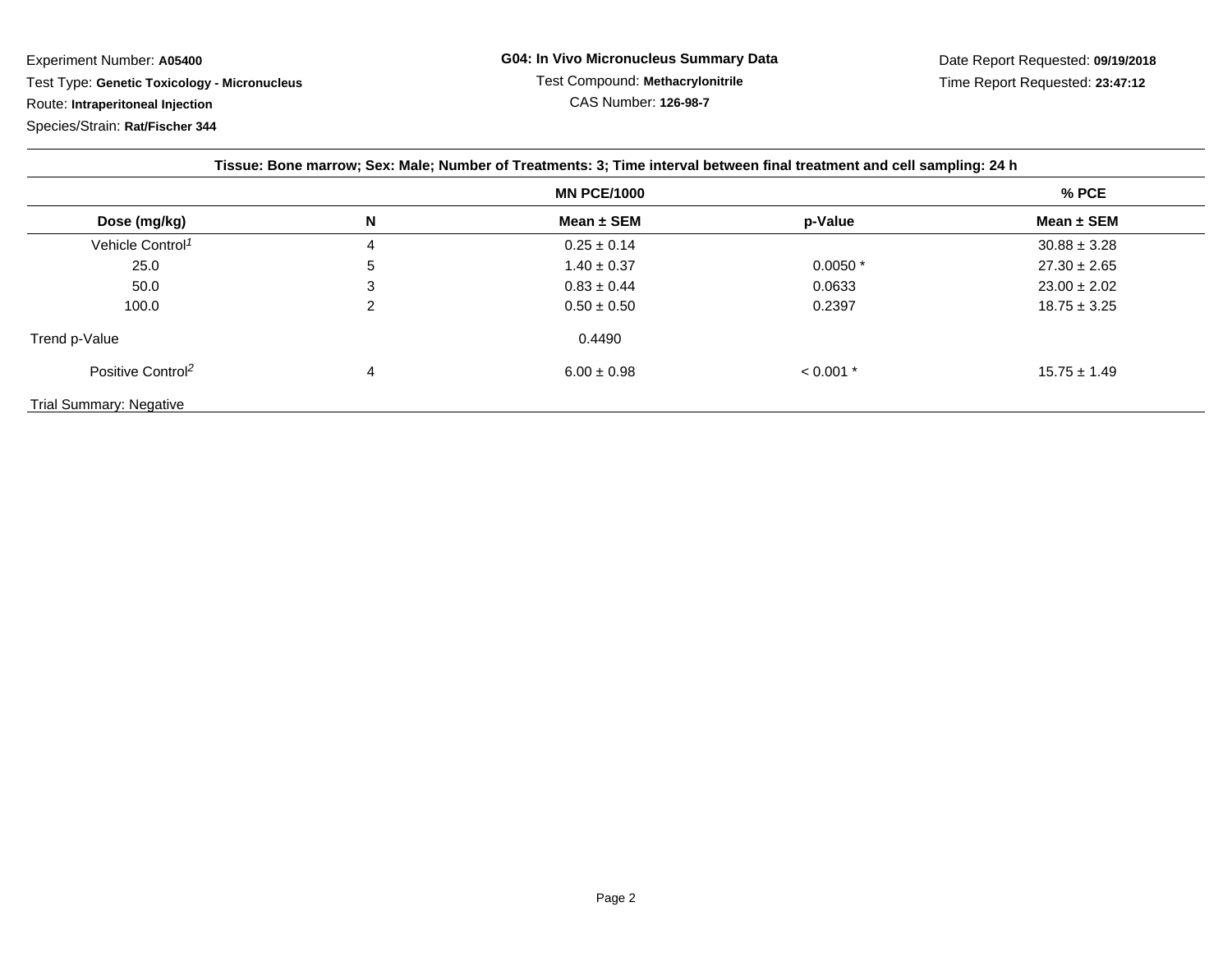Experiment Number: **A05400**Test Type: **Genetic Toxicology - Micronucleus**

Route: **Intraperitoneal Injection**

Species/Strain: **Rat/Fischer 344**

| Tissue: Bone marrow; Sex: Male; Number of Treatments: 3; Time interval between final treatment and cell sampling: 24 h |                    |                 |           |                  |  |  |
|------------------------------------------------------------------------------------------------------------------------|--------------------|-----------------|-----------|------------------|--|--|
|                                                                                                                        | <b>MN PCE/1000</b> |                 |           | $%$ PCE          |  |  |
| Dose (mg/kg)                                                                                                           | N                  | Mean $\pm$ SEM  | p-Value   | Mean $\pm$ SEM   |  |  |
| Vehicle Control <sup>1</sup>                                                                                           | 5                  | $1.80 \pm 0.46$ |           | $46.60 \pm 1.92$ |  |  |
| 12.5                                                                                                                   | 5                  | $1.10 \pm 0.37$ | 0.9033    | $40.80 \pm 6.41$ |  |  |
| 25.0                                                                                                                   | 5                  | $1.60 \pm 0.29$ | 0.6343    | $43.80 \pm 1.81$ |  |  |
| Trend p-Value                                                                                                          |                    | 0.6430          |           |                  |  |  |
| Positive Control <sup>2</sup>                                                                                          | 3                  | $4.00 \pm 0.29$ | $0.0042*$ | $19.33 \pm 3.37$ |  |  |
| <b>Trial Summary: Negative</b>                                                                                         |                    |                 |           |                  |  |  |